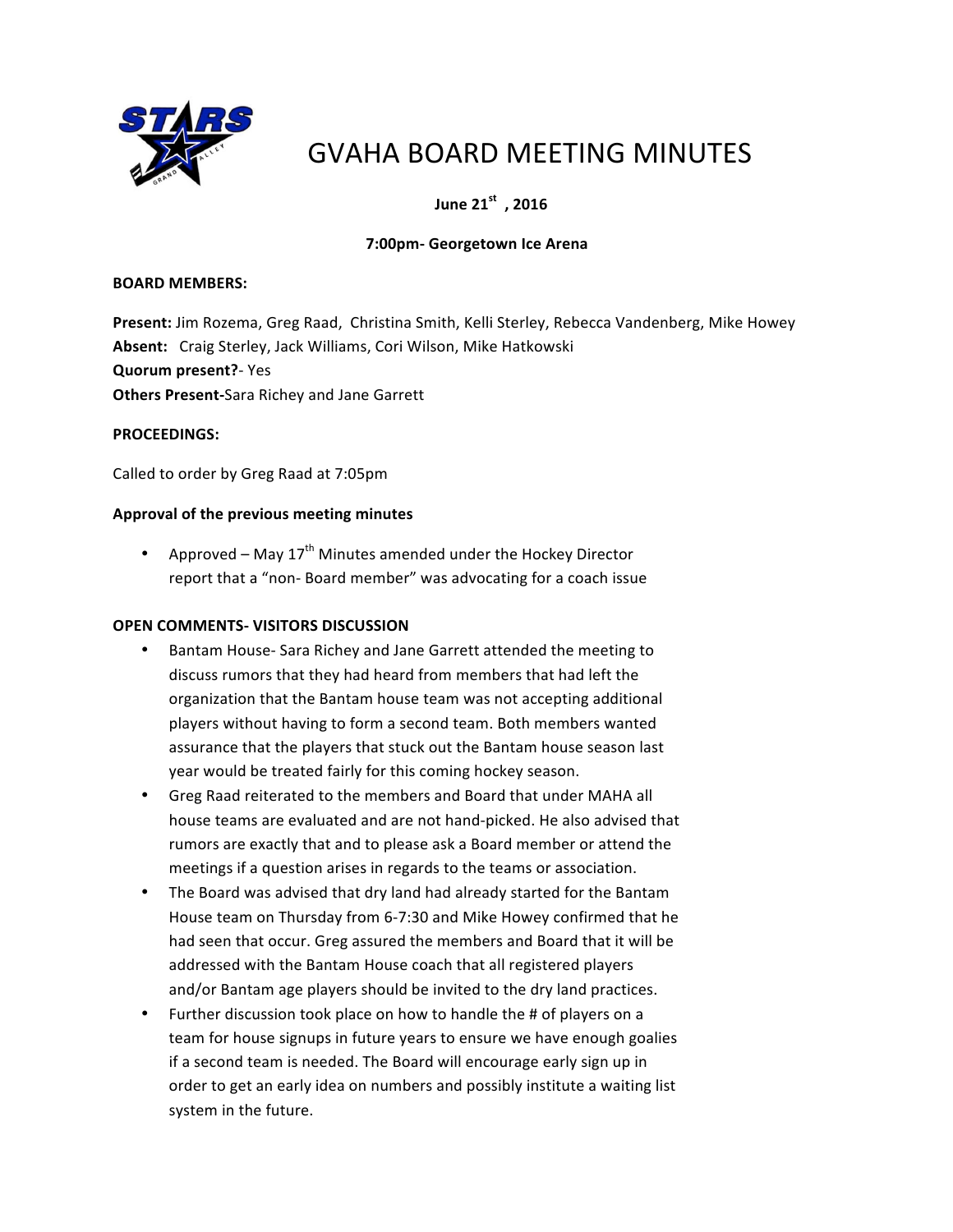## **Secretary Report**

• Minutes approved. Cori Wilson was absent Christina Smith will take minutes for this meeting.

## **Treasurer Report**

- Fiscal year will end on July  $31<sup>st</sup>$ .
- Scrip Credits- we need to tidy up the process on how scrip credits are handled for members that leave the association. Because Scrip runs through a 501c3 the money has to go to the association. A member can use it towards another child or donate it but cannot withdraw the money for their own benefit.
- Discussion around building in a cushion for travel teams to cover unexpected costs and having that refunded back to the team or for the team's use before the end of the season. We will need to write a policy on that.

## **VP of Travel Report**

- Registrations-Mike expressed the need for more involvement by the Board or volunteers during the tryouts. It was incredibly difficult to sign up players, take payment and assign jerseys with just he and Jack.
- Travel hockey tryout process document- Mike discussed a document he would like to institute for the next tryout season, it is in the Google drive for review. It covers things like what players should expect, communication of making or not making the team, what to expect after, etc. Greg shared the Fire soccer tryout materials as an example of branding at tryouts.
- Power skates- would like to see power skates grouped by age group
- We have a goalie program but what about an offense/defense training
- Off Season Ice time- members have inquired about off season access to the ice. Could we consider a spring/summer membership for ice time.
- Hip Chat- discussed using this form of communication with not just the Board but with the coaches as well

## **VP House Report**

- Coaches Meeting agenda- Jim went over the coaches meeting agenda that is on Google.
- Player registrations- Jim has 18 total so far, he gets an update from the rink. After the earlier discussion with the visitors, we discussed maybe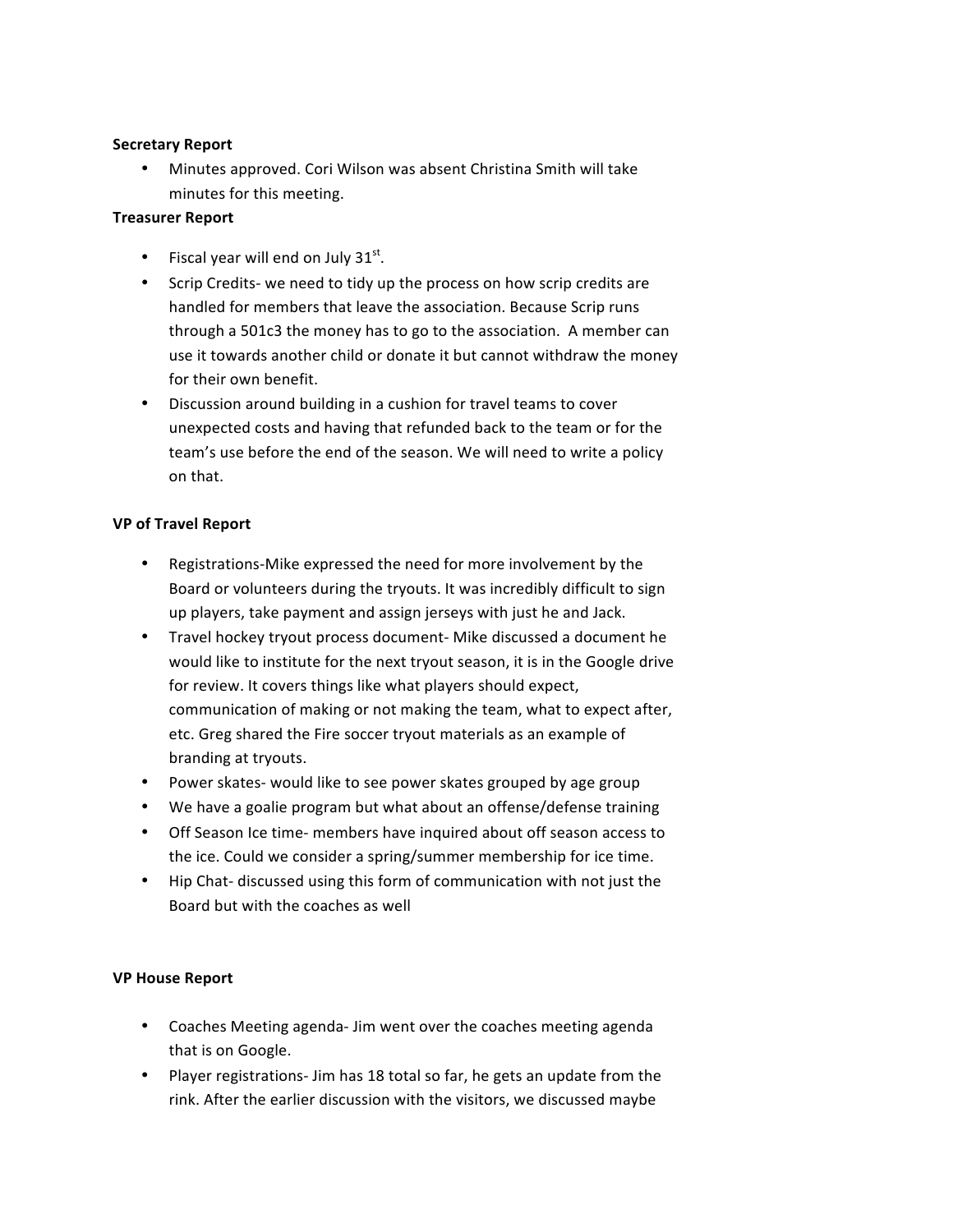having an earlier cut off for not only jersey fitting purposes but to get an idea of number of players for teams.

- Parent/Player meetings- meetings will be held to discuss a variety of topics to include finances and explain how they pay the rink but all house money goes through the township. We discussed the need to enforce the nonpay-nonplay rule if balance not paid by the end of the year. Will have one more Board meeting to review the agenda for the parent meeting
- Parent meeting will be the first night of the fitting days July 26-30.

## **Hockey Director Report**

• Jack Williams was absent from the meeting however it was noted that Jack supported the idea of a "waiting list' in the event that an age level reached critical mass. We will need to write a policy on this subject for the next season.

#### **Fundraising Report**

- Golf outing website is currently live. We need to be pushing sponsors and prizes.
- Bob's Fundraiser will be through 07/17.
- Buffalo Wild Wings association fundraiser is next week.

## **Communications Director Report**

- Website- Board was asked to go out and check the current site for errors. Kelli can make changes if needed as well as Rebecca.
- Newsletter- there is a lot to communicate so there seems to be a lot to jockeying for top billing on the first newsletter.
- MAHA Website- have asked for updates for our organization information on their Website but it has not been handled yet.

#### **Township Representative Report**

- Mike was not present but Greg reported for him.
- Co-Hockey director- Greg asked for the board to make recommendation for their choice for the position.
- Mike is pushing to get fittings for uniforms and will follow up with Jack.

#### **MAHA Representative Report**